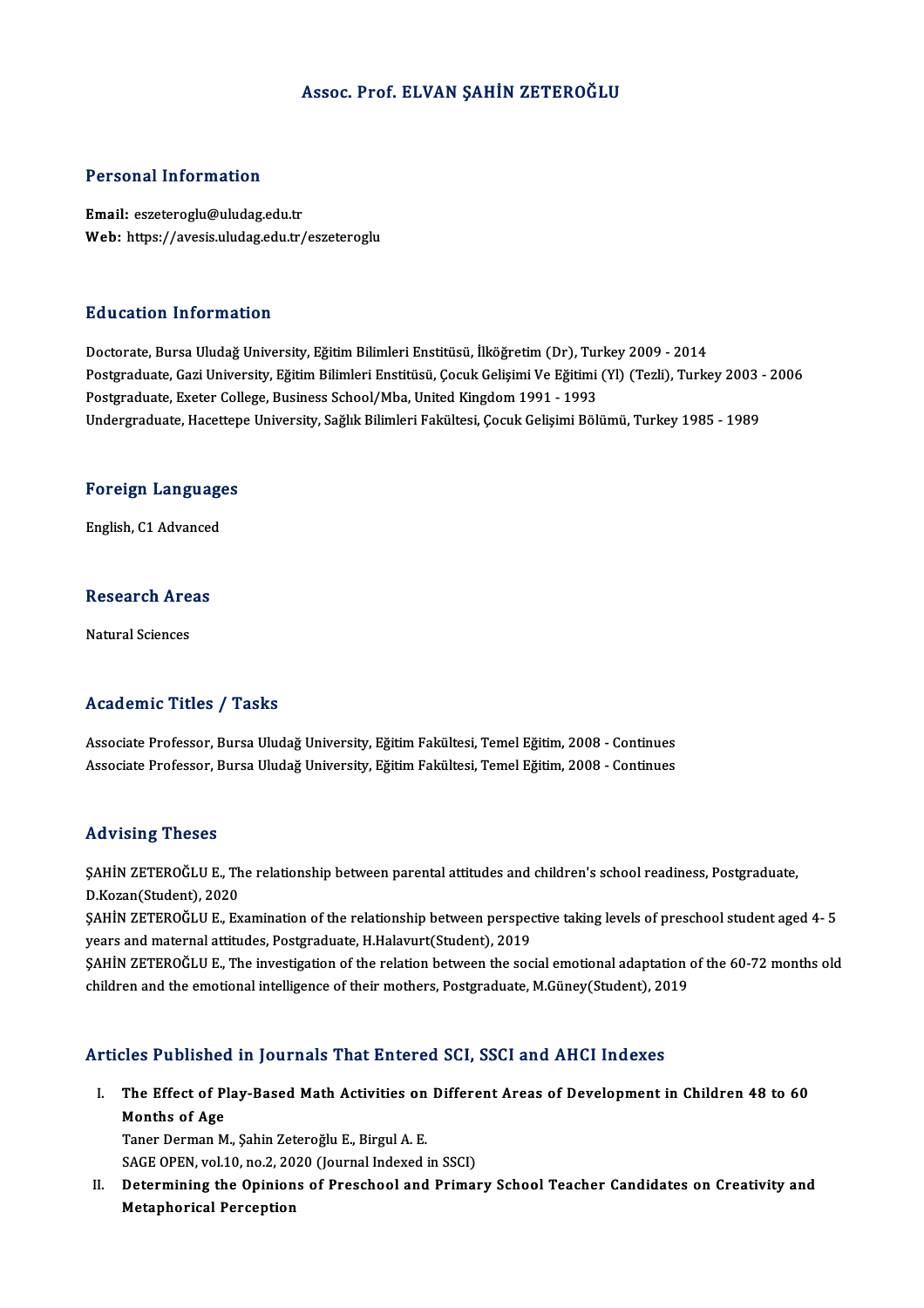ŞAHİN ZETEROĞLU E., Dogan Y., Taner Derman M.

KURAM VE UYGULAMADA EGITIM BILIMLERI, vol.12, no.4, pp.3135-3152, 2012 (Journal Indexed in SSCI)

### Articles Published in Other Journals

rticles Published in Other Journals<br>I. Farklı Tekniklerle Sunulan Türkçe Dil Etkinliklerinin 48-60 Aylık Çocukların Dil Gelişimlerine<br>Rikisinin İncolanmasi Etkisinin İncelenmesi<br>Etkisinin İncelenmesi<br>TANEP DEPMAN M. ERG Etkisinin İncelenmesi<br>TANER DERMAN M., ERGİŞİ BİRGÜL A., ŞAHİN ZETEROĞLU E. Etkisinin İncelenmesi<br>TANER DERMAN M., ERGİŞİ BİRGÜL A., ŞAHİN ZETEROĞLU E.<br>Journal of Turkish Studies, vol.14, pp.667-680, 2019 (Other Refereed National Journals)<br>PHIL OSORHY RELATED VIEWS AND RHILOSORHY RELATED METARHORS II. PHILOSOPHY RELATED VIEWS AND PHILOSOPHY RELATED METAPHORS OF PRE-SCHOOL TEACHER<br>CANDIDATES FOR CHILDREN **Journal of Turkish Studies, vol.14,<br>PHILOSOPHY RELATED VIEWS<br>CANDIDATES FOR CHILDREN<br>SAHIN ZETEROČI U E. DOSOD E** SAHİN ZETEROĞLU E., Dogan F. CANDIDATES FOR CHILDREN<br>ŞAHİN ZETEROĞLU E., Dogan F.<br>STRATEGIES FOR POLICY IN SCIENCE AND EDUCATION-STRATEGII NA OBRAZOVATELNATA I NAUCHNATA<br>POLITIKA XRİ 27, Do 3, DD 320, 229, 2010 (Journal Indoved in ESCI) SAHİN ZETEROĞLU E., Dogan F.<br>STRATEGIES FOR POLICY IN SCIENCE AND EDUCATION-STRATEGII<br>POLITIKA, vol.27, no.3, pp.320-338, 2019 (Journal Indexed in ESCI)<br>TÜRKİVE'DE VASAVAN GÖCMEN AİLELERİN VE GÖCMEN OLI STRATEGIES FOR POLICY IN SCIENCE AND EDUCATION-STRATEGII NA OBRAZOVATELNATA I NAUCHNATA<br>POLITIKA, vol.27, no.3, pp.320-338, 2019 (Journal Indexed in ESCI)<br>III. TÜRKİYE'DE YAŞAYAN GÖÇMEN AİLELERİN VE GÖÇMEN OLMAYAN AİLELERİ POLITIKA, vol.27<br>**TÜRKİYE'DE Y<br>İNCELENMESİ**<br>SAHİN ZETEROČ TÜRKİYE'DE YAŞAYAN GÖÇME<br>İNCELENMESİ<br>ŞAHİN ZETEROĞLU E., Halavurt H.<br>Alademil: Balas Uluslaranası Sesve İNCELENMESİ<br>ŞAHİN ZETEROĞLU E., Halavurt H.<br>Akademik Bakış Uluslararası Sosyal Bilimler Dergisi, no.65, pp.94-105, 2018 (Refereed Journals of Other<br>Institutions) SAHİN ZETEROĞLU E., Halavurt H. Akademik Bakış Uluslararası Sosyal Bilimler Dergisi, no.65, pp.94-105, 2018 (Refereed Journals of Other<br>Institutions)<br>IV. The Effect of the Activities Enhanced Concerning Time Concept on Time Concept Acquisition of<br>Childre Institution<br>The Effec<br>Children<br>EPCisi Pit Children<br>ERGİŞİ BİRGÜL A., ŞAHİN ZETEROĞLU E., TANER DERMAN M. Children<br>ERGİŞİ BİRGÜL A., ŞAHİN ZETEROĞLU E., TANER DERMAN M.<br>Universal Journal of Educational Research, vol.5, pp.8-12, 2017 (Refereed Journals of Other Institutions)<br>Mather Attitudes and Children s Multiple Intelligence ERGIȘI BIRGÜL A., ȘAHIN ZETEROĞLU E., TANER DERMAN M.<br>Universal Journal of Educational Research, vol.5, pp.8-12, 2017 (Refereed Journals of Other Institutions)<br>V. Mother Attitudes and Children s Multiple Intelligence Areas Universal<br>Mother<br>Parents<br>SAHIN 71 V. Mother Attitudes and Children s Multiple Intelligence AreasAccording to Educational Levels of<br>Parents<br>ŞAHİN ZETEROĞLU E. Anthropologist, vol.24, no.1, pp.97-104, 2016 (Refereed Journals of Other Institutions) SAHİN ZETEROĞLU E.<br>Anthropologist, vol.24, no.1, pp.97-104, 2016 (Refereed Journals of Other Institutions<br>VI. Attitudes of preschool teacher candidates towards the teachingprofession<br>SAHİN ZETEROĞLU E Anthropologist, vol.24<br><mark>Attitudes of presch</mark>e<br>ŞAHİN ZETEROĞLU E.<br>ICLEL 2015 Conferenc Attitudes of preschool teacher candidates towards the teachingprofession<br>SAHIN ZETEROĞLU E.<br>ICLEL 2015 Conference Proceeding Book, pp.100-108, 2016 (Refereed Journals of Other Institutions)<br>Mather Attitudes and Children s SAHIN ZETEROĞLU E.<br>ICLEL 2015 Conference Proceeding Book, pp.100-108, 2016 (Refereed Journals of Other Institutions)<br>VII. Mother Attitudes and Children s Multiple Intelligence Areas According to Educational Levels of<br>Parre **ICLEL 201<br>Mother A<br>Parrents**<br>SAHIN 7E ŞAHİN ZETEROĞLU E., BAŞAL H. A. Anthropologist, vol.24, 2016 (Refereed Journals of Other Institutions) ŞAHİN ZETEROĞLU E., BAŞAL H. A.<br>Anthropologist, vol.24, 2016 (Refereed Journals of Other Institutions)<br>VIII. Examınatıon Of Problems That Preschool Teachers Face Most Frequently According To Various<br>Variables Anthropol<mark>c</mark><br>**Examinati**<br>Variables<br>sauin zer Examınatıon Of Problems That Presc<br>Variables<br>ŞAHİN ZETEROĞLU E., KURU TURAŞLI N.<br>The Journal of Asademis Sosial Ssienses Variables<br>ŞAHİN ZETEROĞLU E., KURU TURAŞLI N.<br>The Journal of Academic Social Sciences, vol.7, no.7, pp.60, 2014 (Refereed Journals of Other Institutions)<br>Teasher Candidates'uy Opinions en Human Bishts and Child Bishts. SAHİN ZETEROĞLU E., KURU TURAŞLI N.<br>The Journal of Academic Social Sciences, vol.7, no.7, pp.60, 2014 (Refereed J.<br>IX. Teacher Candidates'xx Opinions on Human Rights and Child Rights<br>DOČAN V. SAHİN ZETEROĞLU E. TANER DERMA The Journal of Academic Social Sciences, vol.7, no.7, p<sub>l</sub><br>Teacher Candidates'xx Opinions on Human Righ<br>DOĞAN Y., ŞAHİN ZETEROĞLU E., TANER DERMAN M.<br>Energy Education Science And Technology Pert P. Soci IX. Teacher Candidates'xx Opinions on Human Rights and Child Rights<br>DOĞAN Y., ŞAHİN ZETEROĞLU E., TANER DERMAN M.<br>Energy Education Science And Technology Part B-Social And Educational Studies, vol.5, no.3, pp.2071-2082, 20 DOĞAN Y., ŞAHİN ZETEROĞLU E., TANER DERMAN M. Energy Education Science And Technology Part B-Social And Educational Studies, vol.5, no.3, pp.2071-2082, 201.<br>(Other Refereed National Journals)<br>X. Examination Of Relationships Between Six Year Old Children s Self Concept (Other Refereed National Journals)<br>Examination Of Relationships Between Si<br>Socio Economic Levels Of Their Families<br>KURU TURASLIN, SAHIN ZETEROČLU E Examınatıon Of Relationships Betwe<br>Socio Economic Levels Of Their Fam<br>KURU TURAŞLI N., ŞAHİN ZETEROĞLU E.<br>MANACEMENT AND EDUCATION vel 7-r Socio Economic Levels Of Their Families<br>KURU TURAȘLI N., ȘAHİN ZETEROĞLU E.<br>MANAGEMENT AND EDUCATION, vol.7, no.4, pp.23-30, 2011 (Refereed Journals of Other Institutions)<br>Evamination of Primary Education Teacher Candidate KURU TURAȘLI N., ȘAHİN ZETEROĞLU E.<br>MANAGEMENT AND EDUCATION, vol.7, no.4, pp.23-30, 2011 (Refereed Journals of Other Institutions)<br>XI. Examination of Primary Education Teacher Candidates Awareness Levels With Respect MANAGEME<br>Examinatic<br>Education<br>SAHIN ZETE Examination of Primary Education T<br>Education<br>ŞAHİN ZETEROĞLU E., KURU TURAŞLI N.<br>Managamant and Education val 7 no.4 r Education<br>ŞAHİN ZETEROĞLU E., KURU TURAŞLI N.<br>Management and Education, vol.7, no.4, pp.196-204, 2011 (Refereed Journals of Other Institutions)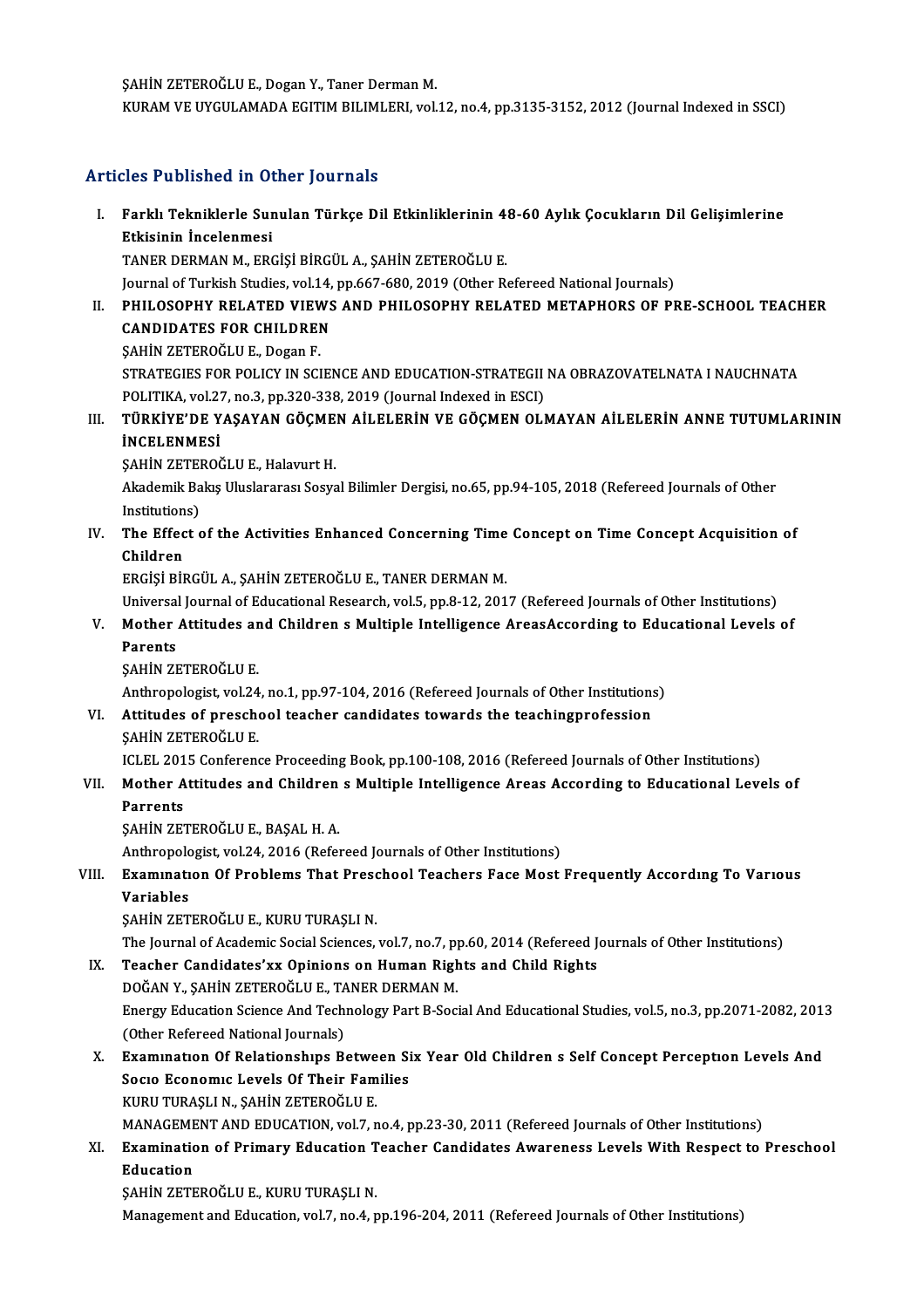## Books&Book Chapters OOks & Book Chap<br>I. Ana-Baba Okulu<br>I. Ana-Baba Okulu

YE E BUDA GALI<br>Ana-Baba Okulu<br>YILDIZ EKİN M. T. , ŞAHİN ZETEROĞLU E., BAĞÇELİ KAHRAMAN P.<br>in: Olul Öngesi Fğitimdə Uyuylanan Farklı Modellar Bursa HANDAl Ana-Baba Okulu<br>YILDIZ EKİN M. T. , ŞAHİN ZETEROĞLU E., BAĞÇELİ KAHRAMAN P.<br>İn: Okul Öncesi Eğitimde Uygulanan Farklı Modeller Bursa, HANDAN ASUDE BAŞAL, Editor, DORA YAYINCILIK,<br>Bursa pp.129,148, 2019. YILDIZ EKİN M. T. , ŞAHİN<br>in: Okul Öncesi Eğitimde U<br>Bursa, pp.139-148, 2019<br>Pressbool Beried and l in: Okul Öncesi Eğitimde Uygulanan Farklı M.<br>Bursa, pp.139-148, 2019<br>II. Preschool Period and Parent Attitudes

## Bursa, pp.139-148, 2019<br>II. Preschool Period and Parent Attitudes<br>BAŞAL H. A. , ŞAHİN ZETEROĞLU E.

Preschool Period and Parent Attitudes<br>BAŞAL H. A. , ŞAHİN ZETEROĞLU E.<br>in: Educational Sciences Research in the Globalizing World, Irina Koleva, Handan asude Başal,Mümin Tufan,Emin<br>Atasay, Editon St. Kliement Obridaki Univ BAŞAL H. A. , ŞAHİN ZETEROĞLU E.<br>in: Educational Sciences Research in the Globalizing World, Irina Koleva, Handa<br>Atasoy, Editor, St. Kliement Ohridski University Press, Sofija, pp.607-618, 2018<br>Yanyana, Bulunmaması, Caroka in: Educational Sciences Research in the Globalizing World, Irina Kol<br>Atasoy, Editor, St. Kliement Ohridski University Press, Sofija, pp.607-4<br>III. Yanyana Bulunmaması Gereken İKi Kavram: Çocuk ve Ölüm<br>SAHİN ZETEROĞLU E Atasoy, Editor, St. Klie<mark>:</mark><br>Yanyana Bulunmam<br>ŞAHİN ZETEROĞLU E.<br>in: Sağlık Kurulucların

ŞAHİN ZETEROĞLU E.<br>in: Sağlık Kuruluşlarında Çocuk, Prof. Dr. Pınar Bayhan, Prof. Dr. İsmihan Artan, Editor, Hedef CS Yayıncılık, Ankara, pp.98-117,2018 in: Sağlık Kuruluşlarında Çocuk, Prof. Dr. Pınar Bayhan, Prof. Dr. İsmihan Artan, E<br>pp.98-117, 2018<br>IV. Supporting Children's Creativity In Pre-School Educational Institutions<br>sAHIN ZETEROĞLU E. KURU TURASLI N pp.98-117, 2018<br>Supporting Children's Creativity In I<br>ŞAHİN ZETEROĞLU E., KURU TURAŞLI N.<br>in: Pressbool Education In Turkey And In

Supporting Children's Creativity In Pre-School Educational Institutions<br>SAHİN ZETEROĞLU E., KURU TURAŞLI N.<br>in: Preschool Education In Turkey And In The World A Theorical And Empirical Perspective, Prof.Dr. Handan<br>Asude Pe ŞAHİN ZETEROĞLU E., KURU TURAŞLI N.<br>in: Preschool Education In Turkey And In The World A Theorical And Empirical Perspective, Prof.Dr. Handan<br>Asude Başal- Prof.Dr. Esra Ömeroğlu - Zdravka Kostova, Editor, St. Kliment Ohrid in: Presch<br>Asude Ba<br>87, 2014<br>Effects O Asude Başal- Prof.Dr. Esra Ömeroğlu - Zdravka Kostova, Editor, St. Kliment Ohridsk<br>87, 2014<br>V. Effects Of Parent Education On Mothers' Attıtudes Toward Chıld-Raısıng<br>SAUIN ZETEROĞLU E. KURU TURASLIN

87, 2014<br>Effects Of Parent Education On Moth<br>ŞAHİN ZETEROĞLU E., KURU TURAŞLI N.<br>in: Contemperery Perspectives and Pesse

\$AHİN ZETEROĞLU E., KURU TURAŞLI N.<br>in: Contemporary Perspectives and Research on Early Childhood Education, Mustafa Yasar, Ozkan Ozgun and Jeanne Galbraith, Editor, Cambridge Scholars Publishing, Newcastle, pp.302-311, 2014

### Refereed Congress / Symposium Publications in Proceedings

efereed Congress / Symposium Publications in Proceedings<br>I. Investigation into Problems Which Administrators of Preschool Educational Instutions in Turkey Live Congress 7 by:<br>Investigation into Pro<br>Live Most Frequently<br>VIDU TURASLIM SAUD Investigation into Problems Which A<br>Live Most Frequently<br>KURU TURAŞLI N., ŞAHİN ZETEROĞLU E.<br>4. World Conference en Learning Teachi

Live Most Frequently<br>KURU TURAŞLI N., ŞAHİN ZETEROĞLU E.<br>4. World Conference on Learning, Teaching and Educational Leadership, Barselona, Spain, 27 - 29 October 2013,<br>pp.104 KURU T<br>4. Work<br>pp.104<br>Okul Ö 1. World Conference on Learning, Teaching and Educational Leadership, Barselona, Spain, 27 - 29 Oc<br>pp.104<br>II. Okul Öncesi Birinci Sınıf Öğretmen Adaylarının Öğretmenlik Mesleğine İlişkin Metaforları<br>SAHİN ZETEROĞLU E. dura

- pp.104<br>Okul Öncesi Birinci Sınıf Öğretmen Aday<br>ŞAHİN ZETEROĞLU E., dursun f., Halavurt H.<br>V.th International Eurasian Educational Bess Okul Öncesi Birinci Sınıf Öğretmen Adaylarının Öğretmenlik Mesleğine İlişkin Metaf<br>ŞAHİN ZETEROĞLU E., dursun f., Halavurt H.<br>V th International Eurasian Educational Research Congress, Antalya, Turkey, 2 - 05 May 2018<br>Yara
- SAHİN ZETEROĞLU E., dursun f., Halavurt H.<br>V th International Eurasian Educational Research Congress, Antalya, Turk<br>III. Yaratıcı Drama Çemberinde Kültürler Arası Duyarlılığa Yolculuk<br>ONUP SEZER C. SAHİN ZETEROĞLU E. SUNCU V th International Eurasian Educational Research Congre<br>Yaratıcı Drama Çemberinde Kültürler Arası Duyar<br>ONUR SEZER G., ŞAHİN ZETEROĞLU E., SUNGURTEKİN Ş.<br>V th International Eurasian Educational Besserek Congre ONUR SEZER G., ŞAHİN ZETEROĞLU E., SUNGURTEKİN Ş.<br>V th International Eurasian Educational Research Congress EJER, Antalya, Turkey, 2 - 05 May 2018
- ONUR SEZER G., ŞAHİN ZETEROĞLU E., SUNGURTEKİN Ş.<br>V th International Eurasian Educational Research Congress EJER, Antalya, Turkey, 2 05 May 2018<br>IV. Anne Tutumları İle Çocukların Medya Kullanımının Çeşitli Değişkenle V th International Eurasian Educat<br>Anne Tutumları İle Çocukların<br>ŞAHİN ZETEROĞLU E., Halavurt H.<br>1st International Conference On B. Anne Tutumları İle Çocukların Medya Kullanımının Çeşitli Değişkenler Açısı<br>ŞAHİN ZETEROĞLU E., Halavurt H.<br>1st International Conference On Basic Education, Bursa, Turkey, 29 - 31 March 2018<br>Bahy Dall Brafanonses: Mathars a SAHIN ZETEROĞLU E., Halavurt H.<br>1st International Conference On Basic Education, Burs<br>V. Baby Doll Preferences: Mothers and Daughters<br>SAHIN ZETEROĞLU E
- 1st International Conf<br>Baby Doll Preference<br>SAHİN ZETEROĞLU E.<br>International Toy Bess Baby Doll Preferences: Mothers and Daughters<br>SAHİN ZETEROĞLU E.<br>International Toy Research Association (ITRA) 8th World Conference, Paris, France, 11 - 13 June 2018, pp.83<br>Drama Girela with Teacher Condidates of Physical E
- SAHIN ZETEROĞLU E.<br>International Toy Research Association (ITRA) 8th World Conference, Paris, France, 11 13 June 2018, pp.83<br>VI. Drama Circle with Teacher Candidates of Physical Education and Sport Department: An Exa International Toy Re<br>Drama Circle with<br>Uludag University<br>SUNCUPTEKIN S. ON Uludag University<br>SUNGURTEKİN Ş., ONUR SEZER G., ŞAHİN ZETEROĞLU E.<br>28. Uluslararası Eğitimde Yaratıcı Drama Kongresi, Antalya, Turkey, 23 - 26 November 2017, pp.42-43<br>Türkiye'de Yasayan Gösman Ailelarin ve Gösman Olmayan

SUNGURTEKİN Ş., ONUR SEZER G., ŞAHİN ZETEROĞLU E.

SUNGURTEKİN Ş., ONUR SEZER G., ŞAHİN ZETEROĞLU E.<br>28. Uluslararası Eğitimde Yaratıcı Drama Kongresi, Antalya, Turkey, 23 - 26 November 2017, pp.42-43<br>28. VII. Türkiye'de Yaşayan Göçmen Ailelerin ve Göçmen Olmayan Ailel 28. Uluslararası Eğitimde Yaratıcı I<br>Türkiye'de Yaşayan Göçmen A<br>Halavurt H., ŞAHİN ZETEROĞLU E.<br>International Congress on Afre Eur Türkiye'de Yaşayan Göçmen Ailelerin ve Göçmen Olmayan Ailelele:<br>Halavurt H., ŞAHİN ZETEROĞLU E.<br>International Congress onAfro-Eurasian Research III, 19 - 21 October 2017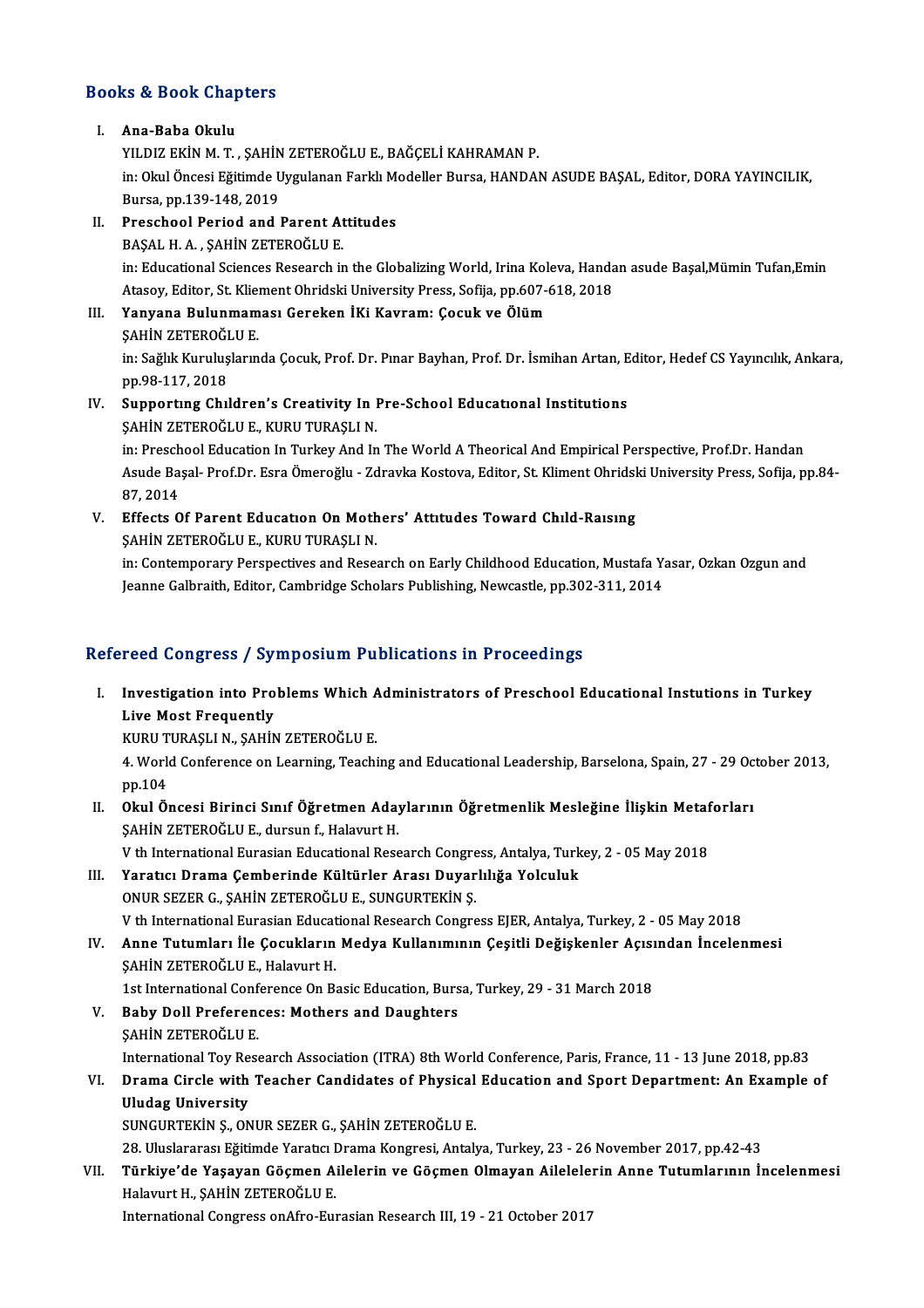| VIII.  | Investigation of The Effects of Language Activities Provided with Different Techniques in The<br>Language Development of 48-60 Months Children |
|--------|------------------------------------------------------------------------------------------------------------------------------------------------|
|        | TANER DERMAN M., ERGIȘI BIRGÜL A., ȘAHIN ZETEROĞLU E.                                                                                          |
|        | International Congress on Afro - Eurasian Research III, İstanbul, Turkey, 19 - 21 October 2017, pp.27-28                                       |
| IX.    | Farklı Tekniklerle Sunulan Dil Etkinliklerinin 48-60 Aylık Çocukların Dil Gelişimlerine Etkisinin                                              |
|        | <i>incelenmesi</i>                                                                                                                             |
|        | TANER DERMAN M., ERGİŞİ BİRGÜL A., ŞAHİN ZETEROĞLU E.                                                                                          |
|        | International Congress On Afro-Eurasian Research III, İstanbul, Turkey, 19 - 21 October 2017                                                   |
| Х.     | Oyunlaştırılmış Matematik Etkinliklerinin 48-60 Aylık Çocukların Farklı Gelişim Alanlarına Etkisi                                              |
|        | TANER DERMAN M., ŞAHİN ZETEROĞLU E., ERGİŞİ BİRGÜL A.                                                                                          |
|        | 5. International Early Childhood Education Congress, Ankara, Turkey, 18 - 21 October 2017                                                      |
| XI.    | The Effect of Activities Related Time Concept on Children's Time Concept Acqusitions                                                           |
|        | ERGIȘI BIRGÜL A., ȘAHIN ZETEROĞLU E., TANER DERMAN M.                                                                                          |
|        | 3 rd International CONFERENCE on LIFELONGLEARNING AND LEADERSHIP FOR ALL, 12 - 14 September 2017,                                              |
|        | pp.91                                                                                                                                          |
| XII.   | Mesleki Gelişimde Örnek Bir Uygulama: e-Mente: 000                                                                                             |
|        | ERDOĞAN S., ŞEN M., ERGÜL A., PARPUCU N., KURU TURAŞLI N., KOÇ D., ŞAHİN ZETEROĞLU E., ÖZTÜRK Y., ERDEN                                        |
|        | Ş, ÖZGÜN Ö, et al.                                                                                                                             |
|        | 26. Eğitim Ulusalararası Bilimleri Kongresi, 20 - 23 April 2017                                                                                |
| XIII.  | Okulöncesi Öğretmen Adaylarının Çoklu Zeka Alanlarının Çeşitli Değişkenler Açısından İncelenmesi                                               |
|        | ŞAHİN ZETEROĞLU E.                                                                                                                             |
|        | International Eurasian educational Research Congress, Ankara, Turkey, 31 May - 03 June 2016                                                    |
| XIV.   | Attitudes of preschool teacher candidates towards the teaching profession                                                                      |
|        | ŞAHİN ZETEROĞLU E.                                                                                                                             |
|        | 1st International Conference on Lifelong Education and Leadership for All, Olomouc, Czech Republic, 29 - 31                                    |
|        | October 2015, pp 100-108                                                                                                                       |
| XV.    | Farklı Kökenli Üniversite Öğrencilerinin Çocukluklarında Oynadıkları Oyun ve Oyuncaklar                                                        |
|        | Başal H. A., Bağçeli Kahraman P., Şahin Zeteroğlu E., Taner Derman M.                                                                          |
|        | 1. Uluslararası Türk Dünyası Oyun ve Oyuncakları Kurultayı, Eskişehir, Turkey, 14 - 17 May 2015, vol.1, pp.152-164                             |
| XVI.   | Türkiye'de Oyuncak Kütüphaneleri ve Gezici Eğitimli Oyuncak Kütüphanesi Projesi                                                                |
|        | Başal H. A., Şahin Zeteroğlu E., Bağçeli Kahraman P., Taner Derman M.                                                                          |
|        | 1. Uluslararası Türk Dünyası Oyun ve Oyuncakları Kurultayı, Eskişehir, Turkey, 14 - 17 May 2015, vol.1, pp.165-174                             |
| XVII.  | Farklı Sosyo ekonomik Düzey ve Cinsiyete Göre Çocukların Çoklu Zeka Alanları ve Anne Tutumları                                                 |
|        | ŞAHİN ZETEROĞLU E., BAŞAL H. A.<br>4. Uluslararası Okul Öncesi Eğitimi Kongresi, Ankara, Turkey, 2 - 05 September 2015, vol.4, pp.64           |
| XVIII. | Hayalimdeki Oyuncak Atölye Çalışması Bursa İli Örneği                                                                                          |
|        | ÇIRPAN M., ŞAHİN ZETEROĞLU E., KURU TURAŞLI N., BAŞAL H. A.                                                                                    |
|        | 4. Uluslararası Okul öncesi Eğitimi Kongresi, Ankara, Turkey, 2 - 05 September 2015, pp.82                                                     |
| XIX.   | Okul Öncesi Eğitiminde Görev yapan Öğretmenlerin En Sık Karşılaştıkları Sorunların Çeşitli                                                     |
|        | Değişkenler Açısından İncelenmesi                                                                                                              |
|        | ŞAHİN ZETEROĞLU E., KURU TURAŞLI N.                                                                                                            |
|        | 1. Avrasya Eğitim Araştırmaları Kongresi- EJER, İstanbul, Turkey, 24 - 26 April 2014, pp.1047-1048                                             |
| XX.    | The Effectsof the Education for Undereducated Mothers Whose children attend Kindergarten                                                       |
|        | <b>Towards Their Upbringing Attitudes</b>                                                                                                      |
|        | ŞAHİN ZETEROĞLU E., KURU TURAŞLI N.                                                                                                            |
|        | 3. International Congress on Early Childhood Education, Adana, Turkey, 12 - 15 September 2012, pp.307                                          |
| XXI.   | İlköğretim Çağındaki Çocukların Oyuna Yönelik İstek ve Görüşleri Bursa Örneği                                                                  |
|        | TANER DERMAN M., DOĞAN Y., ŞAHİN ZETEROĞLU E.                                                                                                  |
|        | Erken Çocukluk Dönemi Eğitimi Küresel Sorunları ve Çocuk Hakları Uluslararası Konferansı, Gaziantep, Turkey, 27                                |
|        | - 29 April 2012, pp 13-14                                                                                                                      |
| XXII.  | 6 ITRA Dünya Oyuncak Kongresi                                                                                                                  |
|        |                                                                                                                                                |